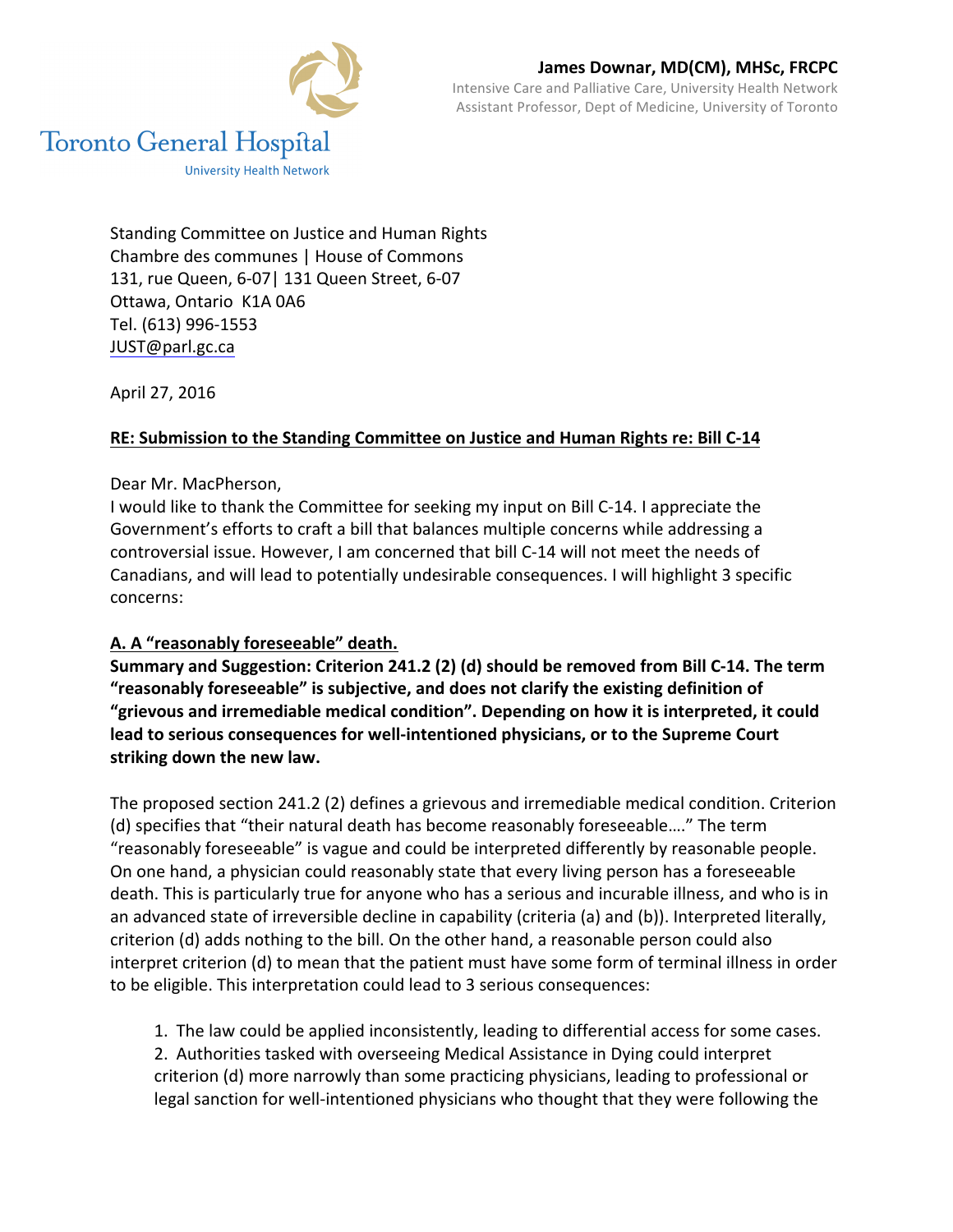

# **Toronto General Hospital**

**University Health Network** 

rules. This will have a profoundly chilling effect on the medical profession as a whole, leading to a reduction in access.

3. The Supreme Court of Canada's ruling referred to a patient (Kay Carter) who did not have a terminal illness, and it pointedly did not limit its decision to cases of terminal illness. Since criterion  $(d)$  could reasonably be interpreted by physicians or the courts as implying that Medical Assistance in Dying should be limited to terminal illness (however defined), then the Supreme Court of Canada will likely strike down this provision or the law itself. The impact on patients, family members, and healthcare workers of restarting the process of developing a legal framework would be significant.

## **B.** The lack of specific elements for improving Palliative Care.

Summary and Suggestion: Add a provision to C-14 mandating the creation of a Canadian **Palliative Care Secretariat no more than 12 months after it becomes law.** 

Reports from the Federal and Provincial/Territorial Expert Advisory Panels, as well as the Special Joint Committee on Physician-Assisted Dying, have all highlighted the need to make substantive improvements in the availability and quality of Palliative Care for all Canadians. Even the preamble of bill C-14 indicates that "the Government of Canada has committed to develop non-legislative measures that would support the improvement of a full range of options for end-of-life care".

These measures need not be limited to non-legislative measures. The federal government can re-establish the Canadian Palliative Care Secretariat, as recommended by the Special Joint Committee, with a mandate to establish national standards for palliative care resource availability and research. The best way to ensure that this happens is to include it in the bill.

### C. **Exclusion of mature minors**

## Summary and Suggestion: Revise section 241.2 (1) (b) to read: "they are capable of making decisions with respect to their health." There is no ethical or legal justification for limiting the provision of Medical Assistance in Dying to adults.

The main rationale for allowing Medical Assistance in Dying, which is the recognition that some types of suffering cannot be treated, and that people should be allowed to forego some quantity of life in the interest of quality of life, is as true for children as it is for adults. We already allow mature minors to make many medical decisions (including life-and-death decisions). The eligibility to make decisions is based on capacity rather than chronological age. The Provincial/Territorial Expert Panel and Special Joint Committee on Physician-Assisted Dying both recommended a provision to allow mature minors access to Medical Assistance in Dying, and it is hard to see how this restriction would survive a challenge to the Supreme Court of Canada.